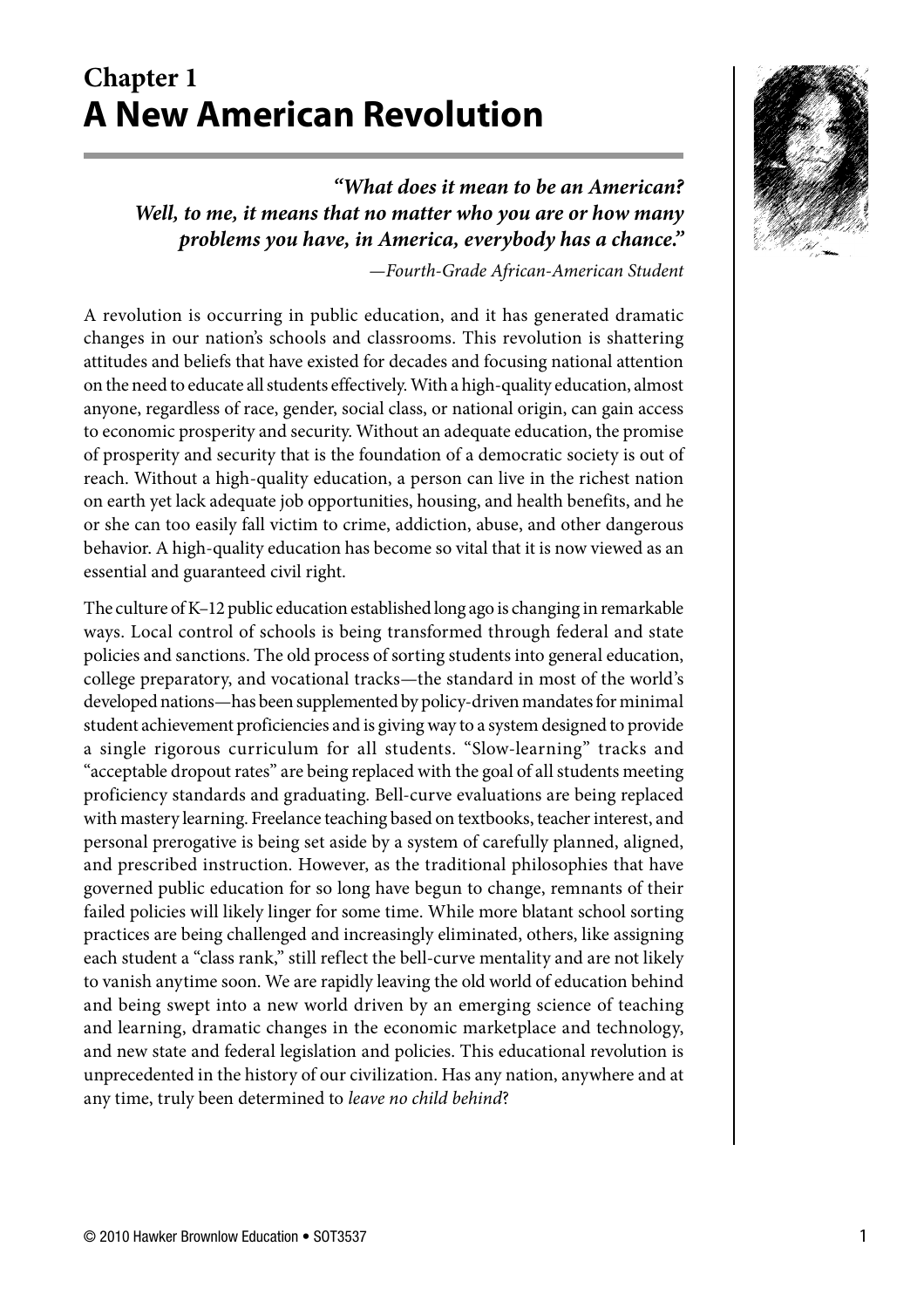## **The Kids Left Behind**

## **Continuing Technological Development**

The evolution of increasingly sophisticated job skills demands higher student competencies, and the only technological certainty is that we will experience more change. Public school students must not only master high levels of academic proficiency and complex technological skills, but must also build a sufficiently strong educational foundation for *ongoing* development so that they can continue to explore and learn for the rest of their lives.

## **The Relationship Between Education and Income**

In recent decades, there has been a growing understanding of the relationship between salary and education that further supports the role of education as an individual's civil right. The best way to predict lifetime income levels—to predict those who will live their lives in poverty and those who will enjoy the benefits of the middle class—is education level. Without sufficient education, there is little or no hope for a stable economic life (figure 1.2).

|                | No High School<br>Diploma | <b>High School</b><br>Diploma | Some College | 4 Years of College<br>or More |
|----------------|---------------------------|-------------------------------|--------------|-------------------------------|
| <b>Males</b>   | \$19,225                  | \$26,339                      | \$31,336     | \$42,292                      |
| <b>Females</b> | \$11,583                  | \$16,573                      | \$21,597     | \$32,238                      |

**Figure 1.2:** Predicted Yearly Income Based on Educational Level (National Center for Education Statistics, 2002, p. 163)

American workers without an adequate education are underemployed, work for minimum wage, often hold two or three part-time jobs, or are unemployed or unemployable. Many of these poverty-level adults may decline into depression and despair and fall victim to drug and alcohol abuse, dysfunctional family life, and socially unacceptable behavior. Large numbers turn to crime and end up in jails and prisons. The number of men and women in prison in the United States has doubled in the past 20 years. For decades, over 80% of prison inmates in the United States have been dropouts; well over 50% are illiterate (U.S. Department of Commerce, 1999). In addition, the cost of public education's failures is high:

- The cost of retaining one child is \$6,500 per grade (Shepard & Smith, 1990).
- The cost of special education services per child is \$9,369 per year (National Education Association, 2006).
- The cost of lost taxes, lost wages, and lost productivity over their lifetimes will "cost our nation more than \$260 billion" (Spellings, 2005).

As the economic marketplace of the world has changed in both developed and developing nations, there is an ever-growing disparity between those who have highquality education and those who do not. Today the differences that characterize and separate the various social classes are more and more dramatic. Simultaneously, the wealth of the most affluent nations has soared to unparalleled heights while a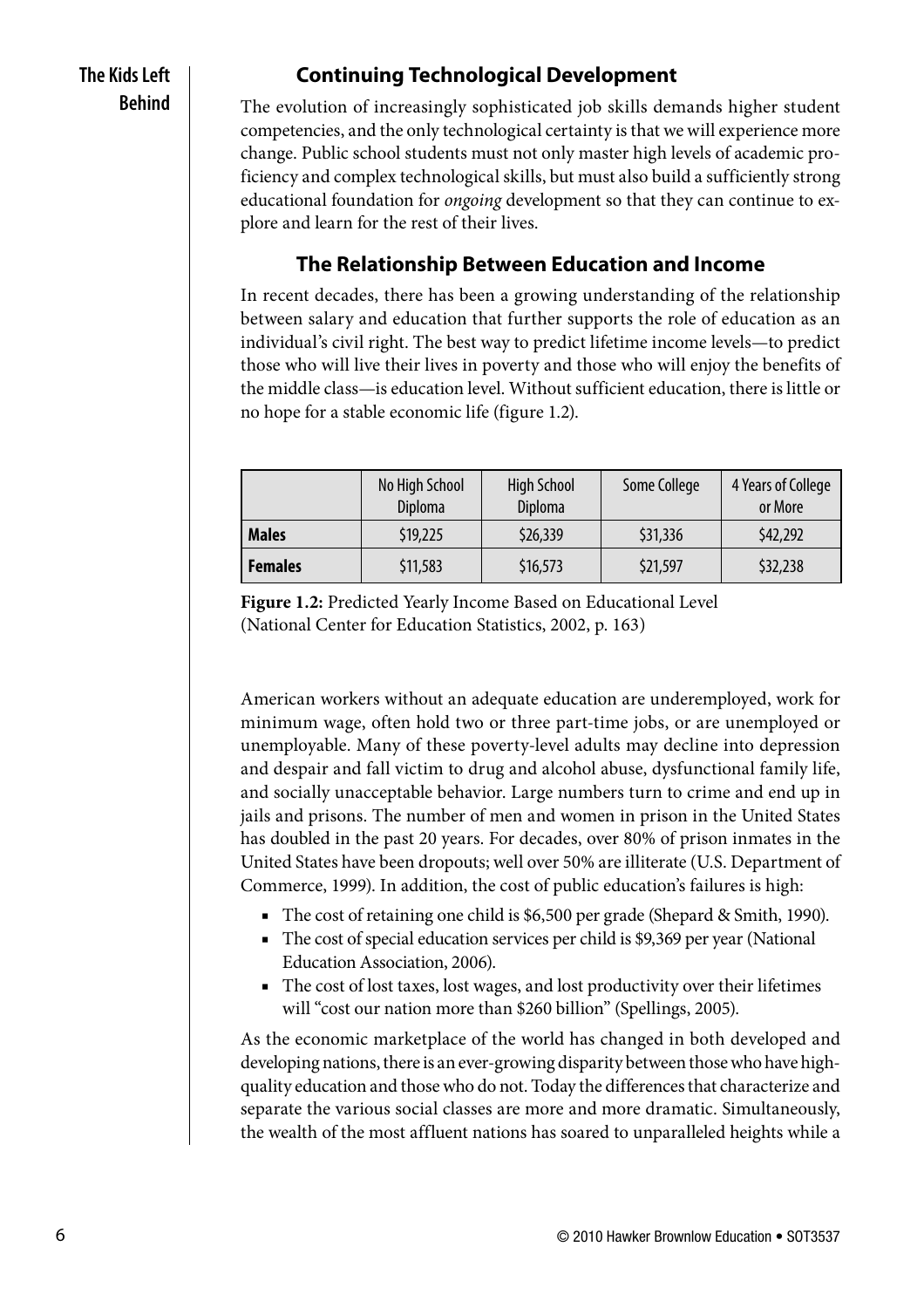#### **Secrets of Success in High-Performing, High-Poverty Schools Service Learning**

For the children of poverty, few educational programs have proven as effective as service learning in the school and community. Students who have low self-concepts and feelings of inefficacy often thrive in service learning opportunities, which build resilience and responsibility and strengthen self-concept. Whether it is tutoring elementary students, working in a day care or senior center, or doing volunteer work at hospitals, service learning has a powerful, positive effect on all students, especially those of low socioeconomic status.

## **Service Learning**

*"They [students] learn to give back to their community. They learn not to be takers. . . . What you put into life is what you get out of it."*

*—Parent, Maryland*

Service learning has long been recognized as a powerful learning experience and one of the most effective strategies for reducing school dropout (Schargel & Smink, 2001). For the children of poverty, few educational programs have proven as effective. There is a direct relationship between service learning and positive academic achievement. The value of service learning can be seen in the following evaluations:

- Florida gathered data on service learning for 3 academic years, each year consistently reporting strong improvement in attendance, grades, and conduct. Attendance improved in 83% of reporting sites, 80% had fewer discipline referrals, and 76% of students improved their grade point average. At-risk students showed 89% improved attendance and 89% fewer discipline referrals (Learning In Deed, 2006) .
- Service-learning participants scored significantly higher than comparison group members on 4 measures of educational impact: school engagement, school grades (math and science), core grade point average (English, math, social studies, and science grades combined), and educational aspirations (desire to graduate from college) (Center for Human Resources, 1999).
- Among students participating in service learning, 87% reported having learned a new skill that they believed would be valuable in the future (Center for Human Resources, 1999).
- Service-learning participants showed enhanced civic attitudes in terms of social responsibility (Center for Human Resources, 1999).

While service learning may provide practical experience and enhanced motivation, most importantly, it appears to be directly related to academic performance. As one recent report concluded, connecting service-learning activities to core curriculum and requiring children to engage in academic analysis (or reflection) tends to enhance academic performance (Lewis, 1995). In an effective service-learning program: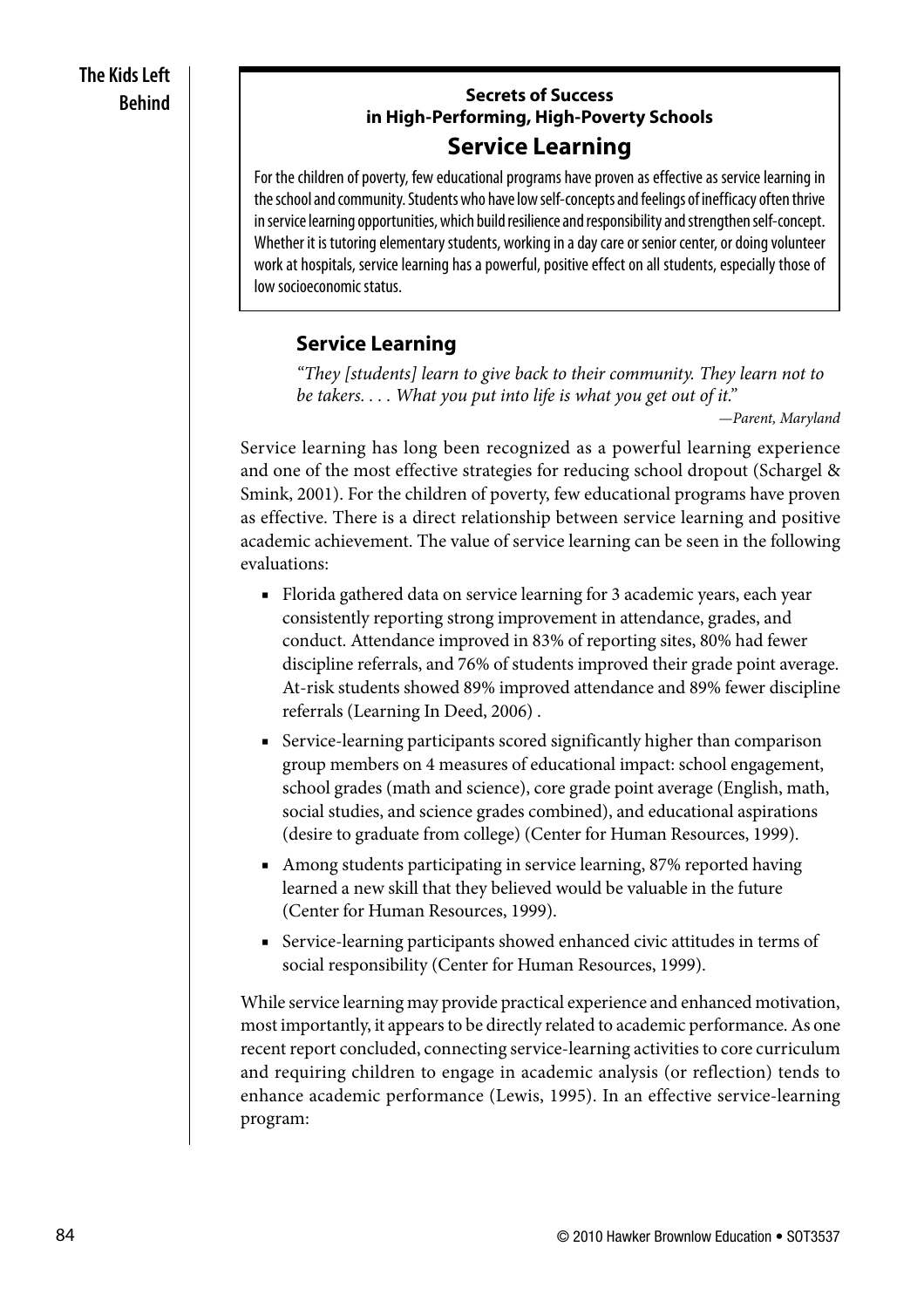his colleagues at Johns Hopkins University have reported similar findings (Slavin & Madden, 1989).

# **Coordinate Vertical and Horizontal Curriculum Planning**

Schools and districts effective in teaching poor students have invested considerable effort to ensure that the curriculum is articulated across each subject and grade level. The goal is to carefully determine what each teacher must teach at each grade level and in each subject area. Teachers must be clear about what students are expected to know and ensure that students complete their courses with the essential knowledge and skills expected to be learned in the course or grade level. Vertical planning teams start by using state standards to begin planning at the 12th-grade level and work down to the first grade. This type of "backmapping" is used to break down the ultimate instructional goals so that each grade level is responsible for specific content. Vertical planning requires that teachers for each secondary subject area and elementary grade level work closely together to ensure a thorough K–12 content articulation.

The use of horizontal planning, collaboration, and assessment is absolutely essential in ensuring that all teachers of the same grade level or subject meet regularly to plan and coordinate the instruction and also develop and use regular weekly or bimonthly self-developed assessments that are embedded in the instructional program's benchmarks. Many collaborative teacher groups require that students pass each of these benchmarks before moving on to the next. Often after a benchmark assessment, students will be temporarily grouped into "those ready for enrichment," "those who need a little extra support," and "those who need to be re-taught." This temporary grouping often moves students between multiple teachers. The goal is to quickly get all students up to benchmark proficiency, either during class time or in before- or after-school programs. This approach encourages an instructional process that is consistent among teachers as well as with the written curriculum.

## **Secrets of Success in High-Performing, High-Poverty Schools Backloading and Benchmarking**

Both horizontal and vertical planning are necessary to ensure that each and every student receives the essential content of the K–12 curriculum. K–12 teachers in each subject area must meet, analyze data, and plan, asking, "If our goal is for every student to pass algebra in the eighth grade, what must students learn in seventh-grade math, sixth-grade math, fifth-grade math, and so on, to make this a reality?"

Horizontal planning teams must then meet and plan year-long courses at each grade level to ensure that all of the necessary content is taught. These courses are then organized into a sequential set of small units, or benchmarks, that all students must master as they progress through every course. The team then works to develop benchmark assessments so that teachers can assess who has mastered the benchmark material, who has almost mastered the requisite learning, and who needs re-teaching. Next, schools must be organized to quickly provide "leveled" instruction for enrichment, remediation, or re-teaching. The goal is for every teacher of every subject and grade level to understand exactly what students will know and be able to do when they arrive in their courses and what they are expected to know upon completing their courses.